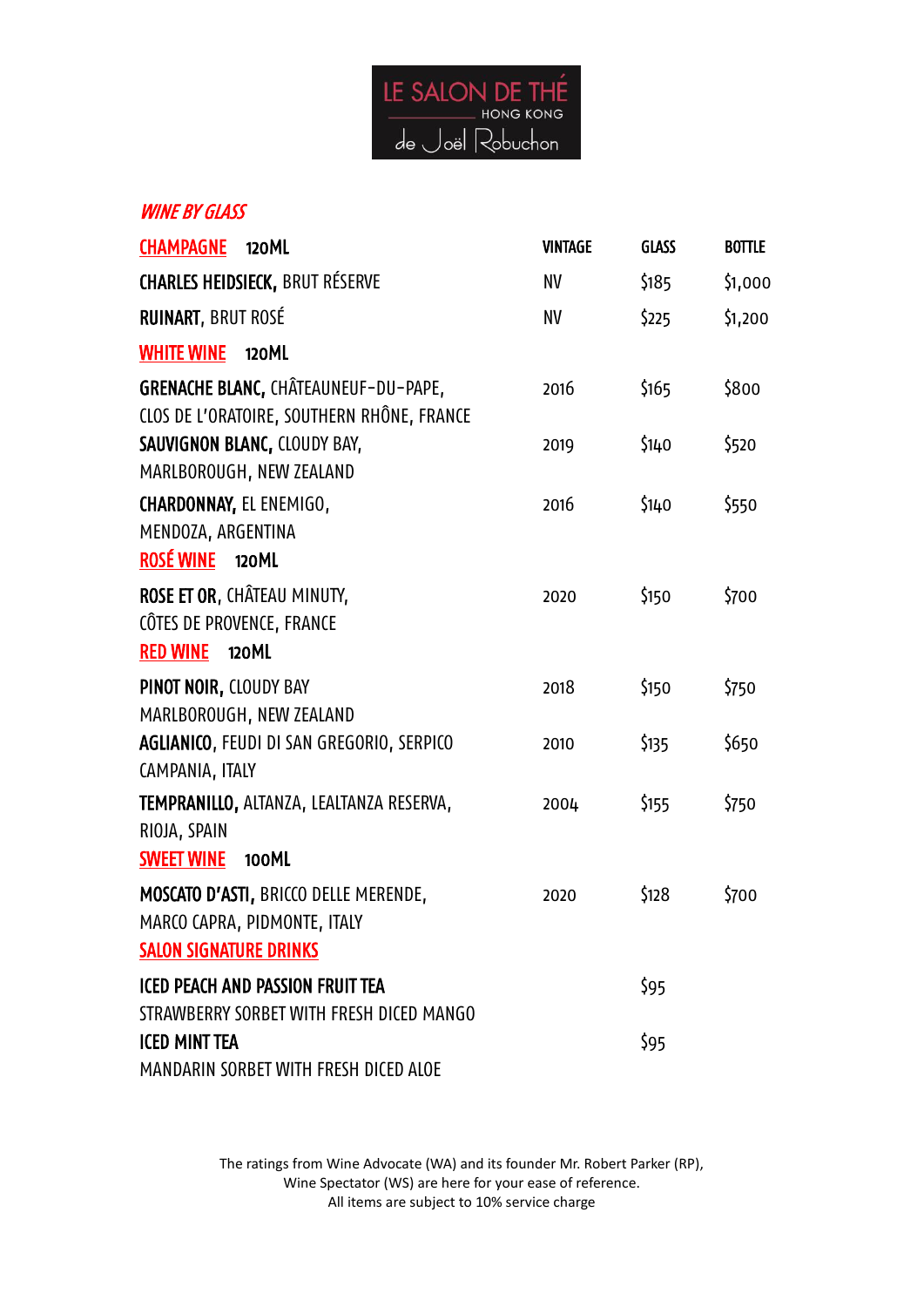

| <b>CHAMPAGNE</b><br>BIN NO.<br>20583 | RUINART, BLANC DE BLANCS (1/2 BOTTLE)                             | <b>VINTAGE</b><br><b>NV</b> | <b>BOTTLE</b><br>\$600 |
|--------------------------------------|-------------------------------------------------------------------|-----------------------------|------------------------|
| 19173                                | CHARLES HEIDSIECK,<br><b>BRUT RÉSERVE</b>                         | <b>NV</b>                   | \$1,000                |
| 22335                                | CHARLES HEIDSIECK,<br><b>BLANC DE BLANCS</b>                      | <b>NV</b>                   | \$1,200                |
| 22677                                | DOM PÉRIGNON VINTAGE                                              | 2008                        | \$2,000                |
| 20581                                | MOËT ET CHANDON,<br>BRUT IMPÉRIAL (1/2 BOTTLE)                    | NV                          | \$450                  |
| 20582                                | MOËT ET CHANDON, BRUT IMPÉRIAL<br>ROSÉ (1/2 BOTTLE)               | <b>NV</b>                   | \$550                  |
| 7634                                 | RUINART, BRUT ROSÉ<br>W.A. - 90 POINTS<br><b>W.S. - 88 POINTS</b> | <b>NV</b>                   | \$1,200                |
| 3843                                 | TAITTINGER, BRUT RÉSERVE                                          | <b>NV</b>                   | \$750                  |
| 9220                                 | VEUVE CLICQUOT, BRUT<br>W.S.- 90 POINTS                           | <b>NV</b>                   | \$900                  |
| 7207                                 | VEUVE CLICQUOT, ROSÉ                                              | <b>NV</b>                   | \$1,000                |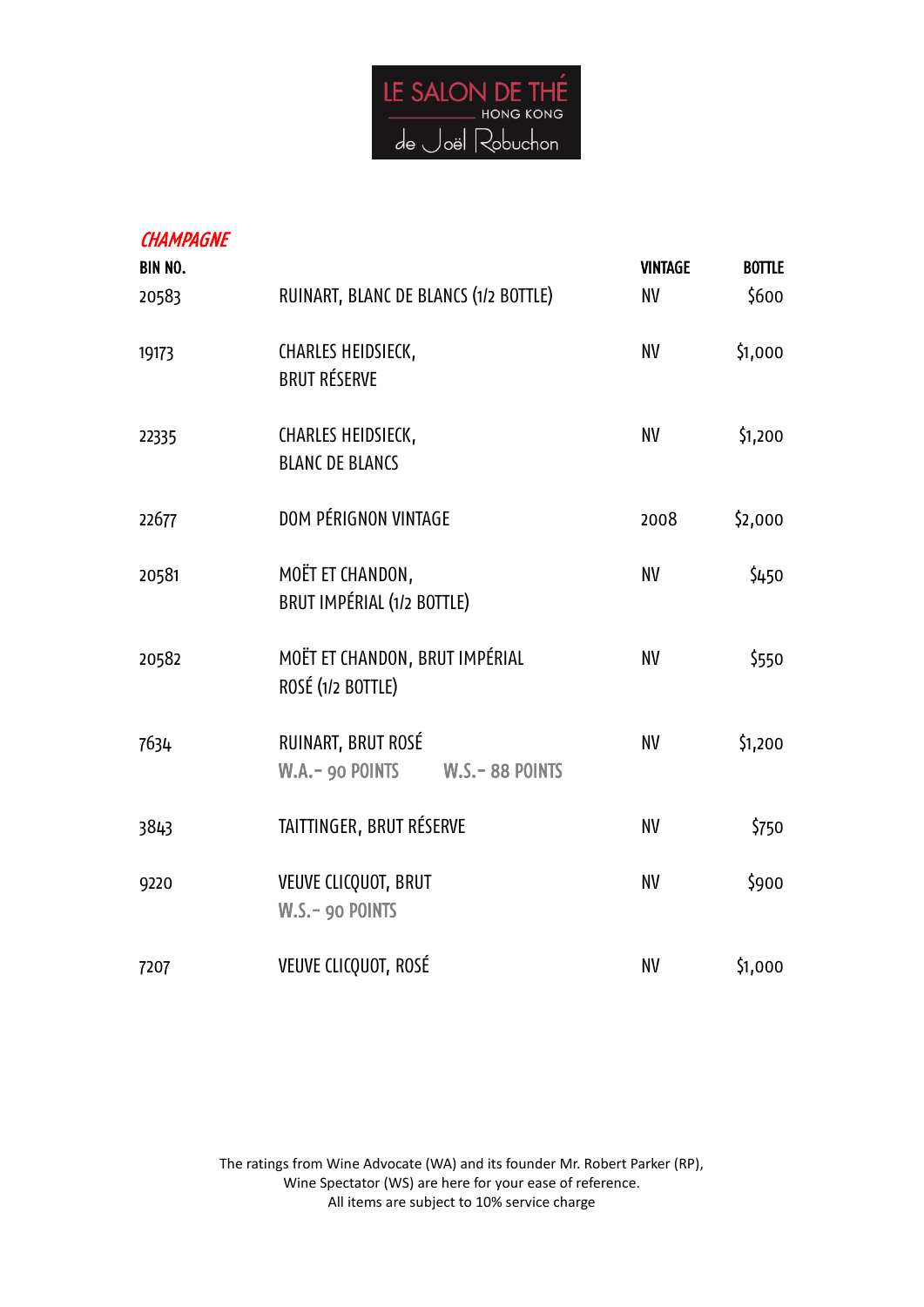

| <i><b>WHITE WINE</b></i><br><b>BORDEAUX</b> |                                                                                          |                |         |
|---------------------------------------------|------------------------------------------------------------------------------------------|----------------|---------|
| <b>BIN NO.</b>                              |                                                                                          | <b>VINTAGE</b> | BOTTLE  |
| 3838                                        | Y D'YQUEM<br>W.S.- 94 POINTS                                                             | 2005           | \$2,900 |
| <b>BOURGOGNE</b>                            |                                                                                          |                |         |
| 12018                                       | MEURSAULT, LES GENEVRIÈRES, REMI JOBARD                                                  | 2009           | \$1,000 |
| 3735                                        | CHABLIS GRAND CRU, LES CLOS,<br>DOMAINE LOUIS PINSON                                     | 2005           | \$1,100 |
| 0133                                        | PULIGNY-MONTRACHET, LES FOLATIÈRES,<br>LOUIS JADOT                                       | 2008           | \$1,100 |
| 22320                                       | PULIGNY-MONTRACHET, CHAMP CANET, CHÂTEAU<br>DE MEURSAULT                                 | 2015           | \$1,200 |
| 6988                                        | COTRON -CHARLEMAGNE GRAND CRU,<br>DOMAINE BONNEAU DU MARTRAY<br>$W.S.-94$ POINTS         | 2007           | \$2,000 |
| ITALY                                       |                                                                                          |                |         |
| 22746                                       | VERMENTINO DI GALLURA, MASONE MANNU,<br>SARDEGNA                                         | 2018           | \$650   |
| GERMANY                                     |                                                                                          |                |         |
| 8882                                        | RIESLING AUSLESE FUDER 34,<br>EITELSBACHER KARTHÄUSER HOFBERGER,<br>KARTHÃUSERHOF, MOSEL | 2006           | \$1,000 |
|                                             |                                                                                          |                |         |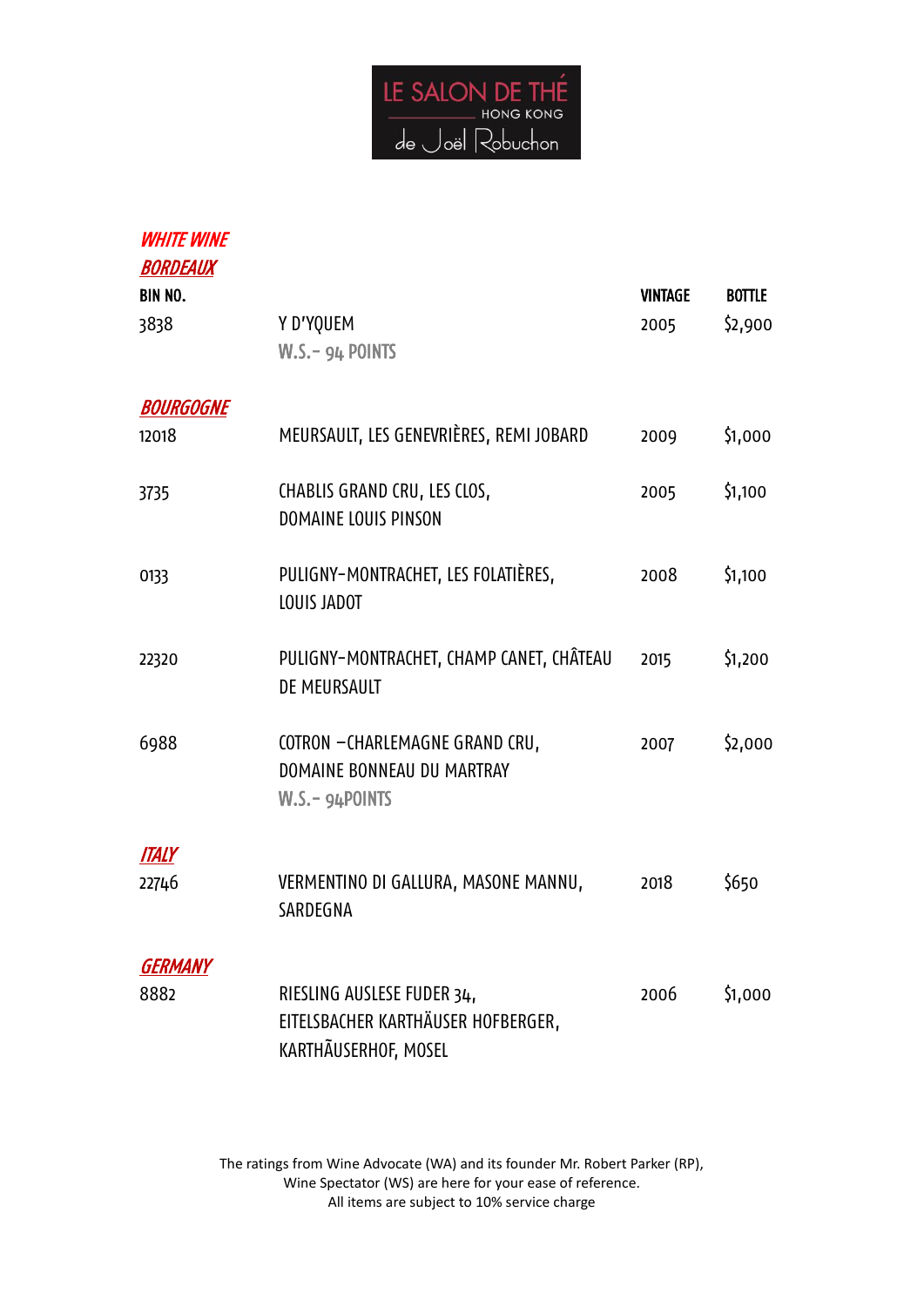

| <b>WHITE WINE</b><br><b>SPAIN</b> |                                                                   |                        |                        |
|-----------------------------------|-------------------------------------------------------------------|------------------------|------------------------|
| BIN NO.<br>13064                  | REMELLURI, LA GRANJA NUESTRA SEÑORA DE<br>REMELLURI BLANCO, RIOJA | <b>VINTAGE</b><br>2007 | <b>BOTTLE</b><br>\$950 |
| PORTUGAL                          |                                                                   |                        |                        |
| 18624                             | CHARDONNAY, COVA DA URSA, BACALHÕA,<br>PENÍNSULA DE SETÚBAL       | 2013                   | \$600                  |
| 14397                             | CHARDONNAY, COVA DA URSA, BACALHÕA,<br>PENÍNSULA DE SETÚBAL       | 2011                   | \$480                  |
| AUSTRALIA                         |                                                                   |                        |                        |
| 20534                             | CHARDONNAY, MOSS WOOD, MARGARET RIVER                             | 2012                   | \$750                  |
| <b>NEW ZEALAND</b>                |                                                                   |                        |                        |
| 15093                             | SAUVIGNON BLANC, CLOUDY BAY, MARLBOROUGH                          | 2017                   | \$520                  |
| 21413                             | SAUVIGNON BLANC, CLOUDY BAY, MARLBOROUGH<br>(MAGNUM)              | 2014                   | \$1,400                |
| 9707                              | SAUVIGNON BLANC, TEKOKO, MARLBOROUGH                              | 2013                   | \$960                  |
| U.S.A.<br>16380                   | CHARDONNAY, HEITZ CELLAR, NAPA VALLEY                             | 2014                   | \$620                  |
|                                   |                                                                   |                        |                        |
| 11052                             | CHARDONNAY, KONGSGARD,<br><b>NAPA VALLEY</b>                      | 2008                   | \$1,600                |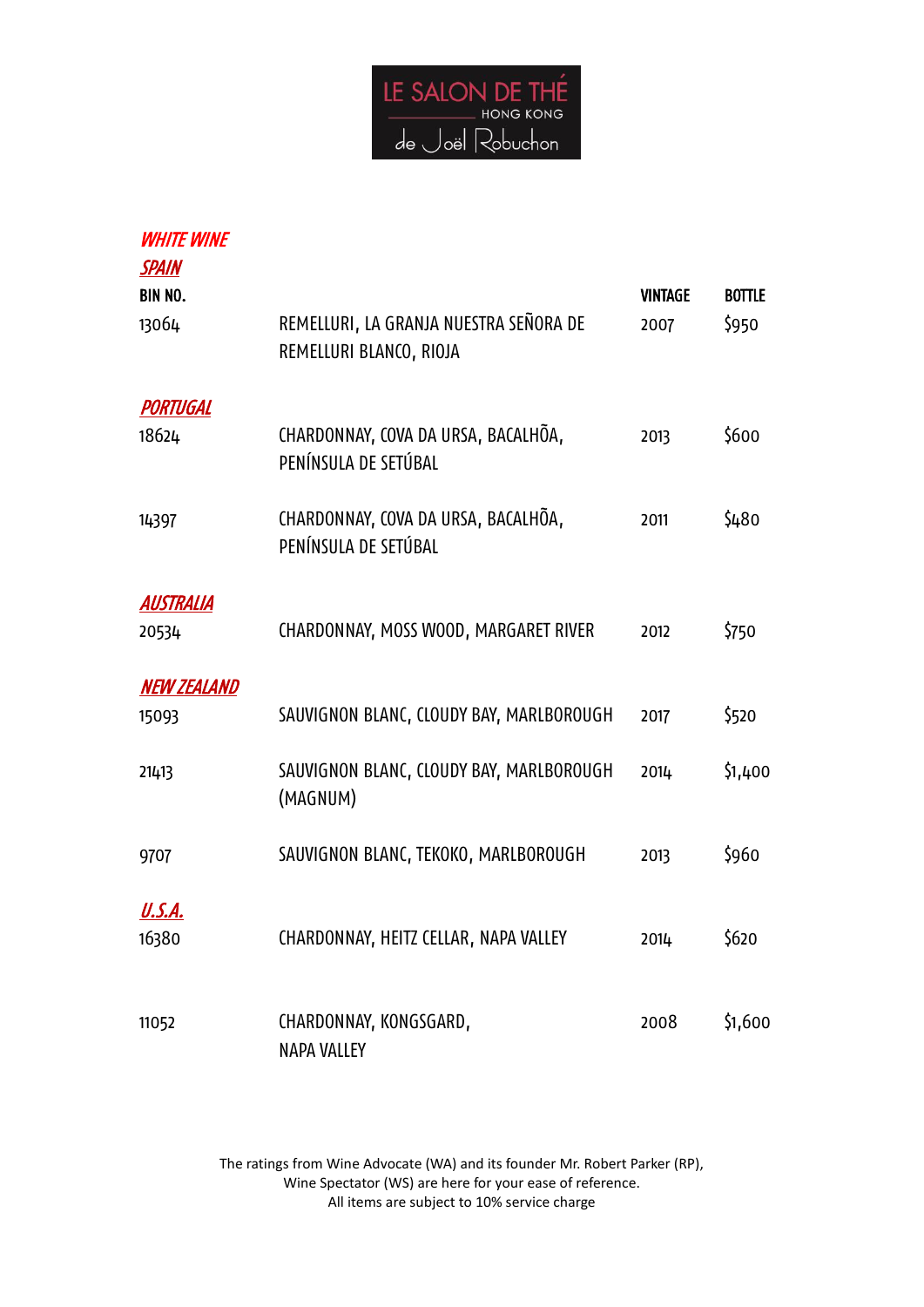

## RED WINE

| <b>BOURGOGNE</b>       |                                                                     |                |               |
|------------------------|---------------------------------------------------------------------|----------------|---------------|
| BIN NO.                |                                                                     | <b>VINTAGE</b> | <b>BOTTLE</b> |
| 12012                  | ÉCHEZEUAX, GRAND CRU, DOMAINE ET SELECTION                          | 2009           | \$2,000       |
| 12081                  | CORTON, CLOS DU ROI,<br>DOMAINE DE LA POUSSE D'OR                   | 2009           | \$2,000       |
| 13679                  | GEVREY-CHAMBERTIN, CLOS ST.-JACQUES,<br>VIEILLES VIGNES, D. LAURENT | 2009           | \$2,000       |
| 15958                  | MAZOYÈRES-CHAMBERTIN, TAUPENOT-MERME                                | 2009           | \$2,000       |
| 17268                  | LATRICIÈRES-CHAMBERTIN,<br>JEAN ET JEAN LOUIS TRAPET                | 2009           | \$3,100       |
| 16969                  | CHAMBERTIN CLOS DE BÈZE,<br><b>DROUHIN LAROZE</b>                   | 2010           | \$3,000       |
| <i><b>BORDEAUX</b></i> |                                                                     |                |               |

| 12262 | CHÂTEAU POTENSAC, MÉDOC                 | 2008 | \$700       |
|-------|-----------------------------------------|------|-------------|
| 12447 | CHÂTEAU GLORIA, ST. JULIEN              | 2008 | <b>S750</b> |
| 8450  | CHÂTEAU QUINAULT-L'ENCLOSE, ST. ÉMILION | 2006 | \$860       |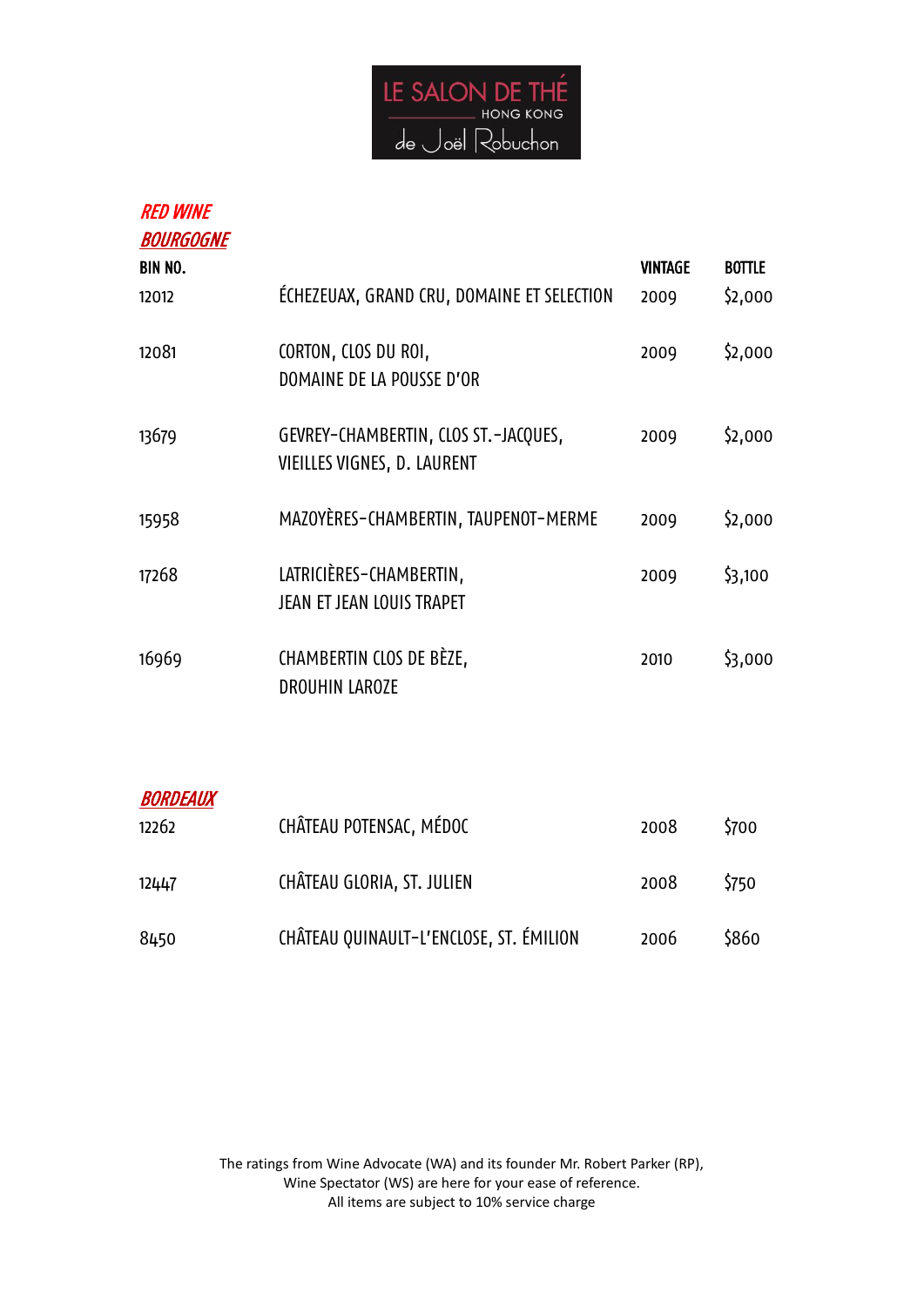

| <b>RED WINE</b><br><b>BORDEAUX</b><br><b>BIN NO.</b> |                                                                                                    | <b>VINTAGE</b> | <b>BOTTLE</b> |
|------------------------------------------------------|----------------------------------------------------------------------------------------------------|----------------|---------------|
| 6678                                                 | CHÂTEAU PÉBY-FAUGÈRES, ST. ÉMILION<br><b>W.A.- 93 POINTS</b>                                       | 2007           | \$1,300       |
| 12505                                                | CHÂTEAU LA CONSEILLANTE, POMEROL                                                                   | 2008           | \$1,800       |
| 8246                                                 | CHÂTEAU MALESCOT-ST.-EXPÉRY, MARGAUX<br>R.P. – 97 POINTS W.S. – 97 POINTS                          | 2005           | \$2,100       |
| 12111                                                | CHÂTEAU DUHART-MILON ROTHSCHILD, PAUILLAC                                                          | 2008           | \$2,600       |
| <b>RHÔNE</b>                                         |                                                                                                    |                |               |
| 7983                                                 | CHÂTEAUNEUF-DU-PAPE, CUVÉE LES ORIGINES,<br><b>DOMAINE GRAND VENEUR</b><br><b>W.A. - 93 POINTS</b> | 2006           | \$1,100       |
| 9777                                                 | CHÂTEAUNEUF-DU-PAPE, VIEILLES VIGNES,<br><b>TARDIEU LAURENT</b><br><b>W.A. - 91 POINTS</b>         | 2005           | \$1,200       |
| 2983                                                 | CHÂTEAUNEUF-DU-PAPE, CUVÉE BOISRENARD,<br><b>DOMAINE DE BEAURENARD</b><br>$W.A.-94$ POINTS         | 2003           | \$1,250       |
| <b>SPAIN</b>                                         |                                                                                                    |                |               |
| 7794                                                 | ALTANZA, LEALTANZA, RIOJA                                                                          | 2004           | \$750         |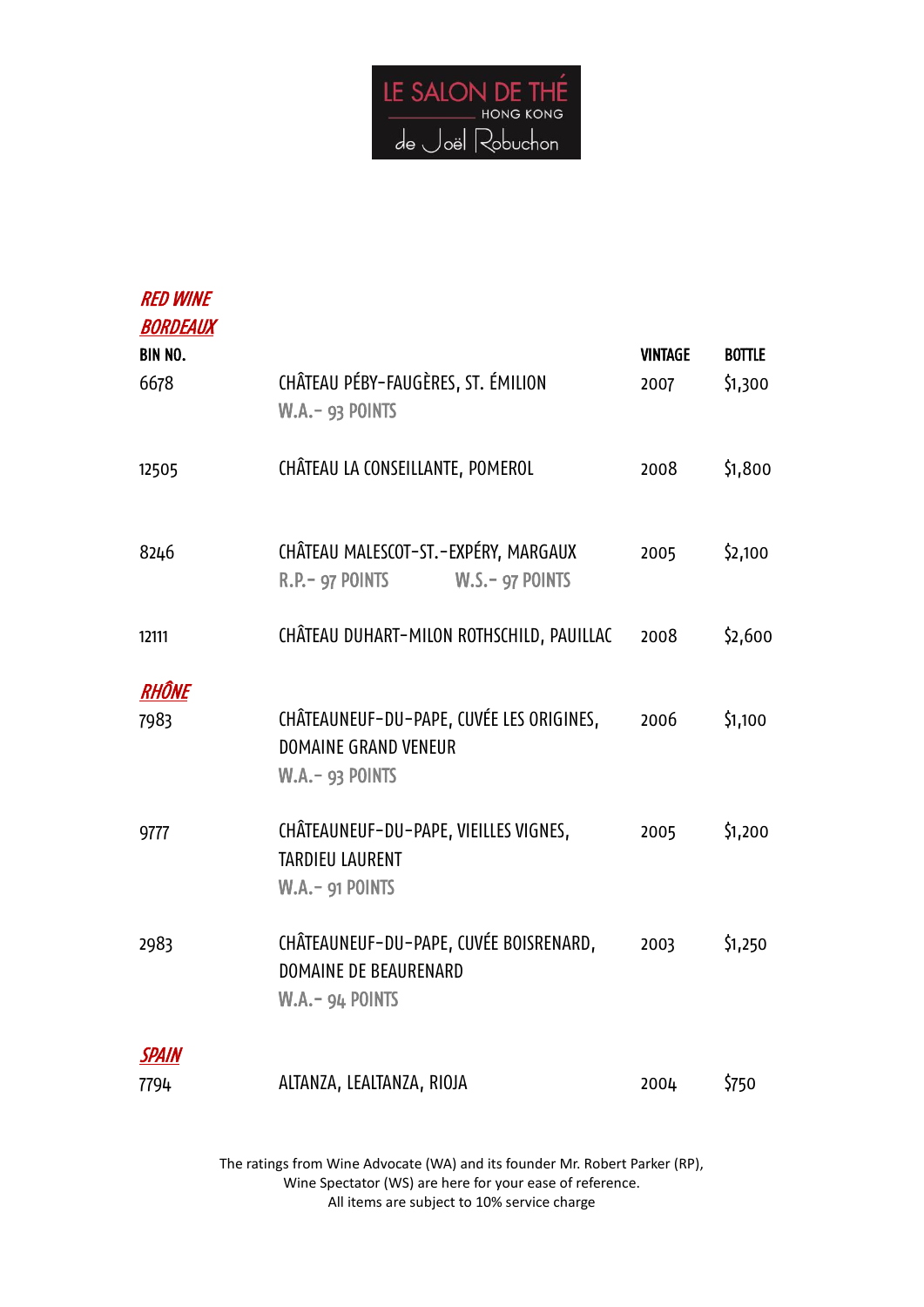

| <b>RED WINE</b><br><b>ITALY</b><br>BIN NO. |                                                                                                   | <b>VINTAGE</b> | <b>BOTTLE</b> |
|--------------------------------------------|---------------------------------------------------------------------------------------------------|----------------|---------------|
| 22167                                      | AGLIANICO, FEUDI DI SAN GREGORIO, SERPICO<br><b>CAMPANIA</b>                                      | 2010           | \$650         |
| <i><b>LEBANON</b></i>                      |                                                                                                   |                |               |
| 19171                                      | CHÂTEAU MUSAR, BEKAA VALLEY                                                                       | 2004           | \$750         |
| 19170                                      | CHÂTEAU MUSAR, BEKAA VALLEY                                                                       | 2003           | \$750         |
| 19169                                      | CHÂTEAU MUSAR, BEKAA VALLEY                                                                       | 2001           | \$750         |
| <u>U.S.A.</u>                              |                                                                                                   |                |               |
| 16407                                      | PINOT NOIR, BACIO DIVINO, LUCIE,<br><b>RUSSIAN RIVER VALLEY</b>                                   | 2011           | \$850         |
| 2718                                       | CABERNET SAUVIGNON / SANGIOVESE,<br>PAZZO CELLARS, CALL ME CRAZY, NAPA VALLEY<br>W.A. - 90 POINTS | 2003           | \$850         |
| 8098                                       | CABERNET SAUVIGNON, BACIO DIVINO,<br>JANZEN, BECKSTOFFER TO KALON VINEYARD,<br><b>NAPA VALLEY</b> | 2005           | \$1200        |
| 8745                                       | SYRAH / CABERNET SAUVIGNON,<br>L' AVENTURE WINERY, STEPHAN VINEYARD<br>ESTATE CUVÉE, PASO ROBLES  | 2005           | \$1500        |
| 4177                                       | CABERNET SAUVIGNON,<br>DOMINUS ESTATE, NAPA VALLEY                                                | 1998           | \$1650        |